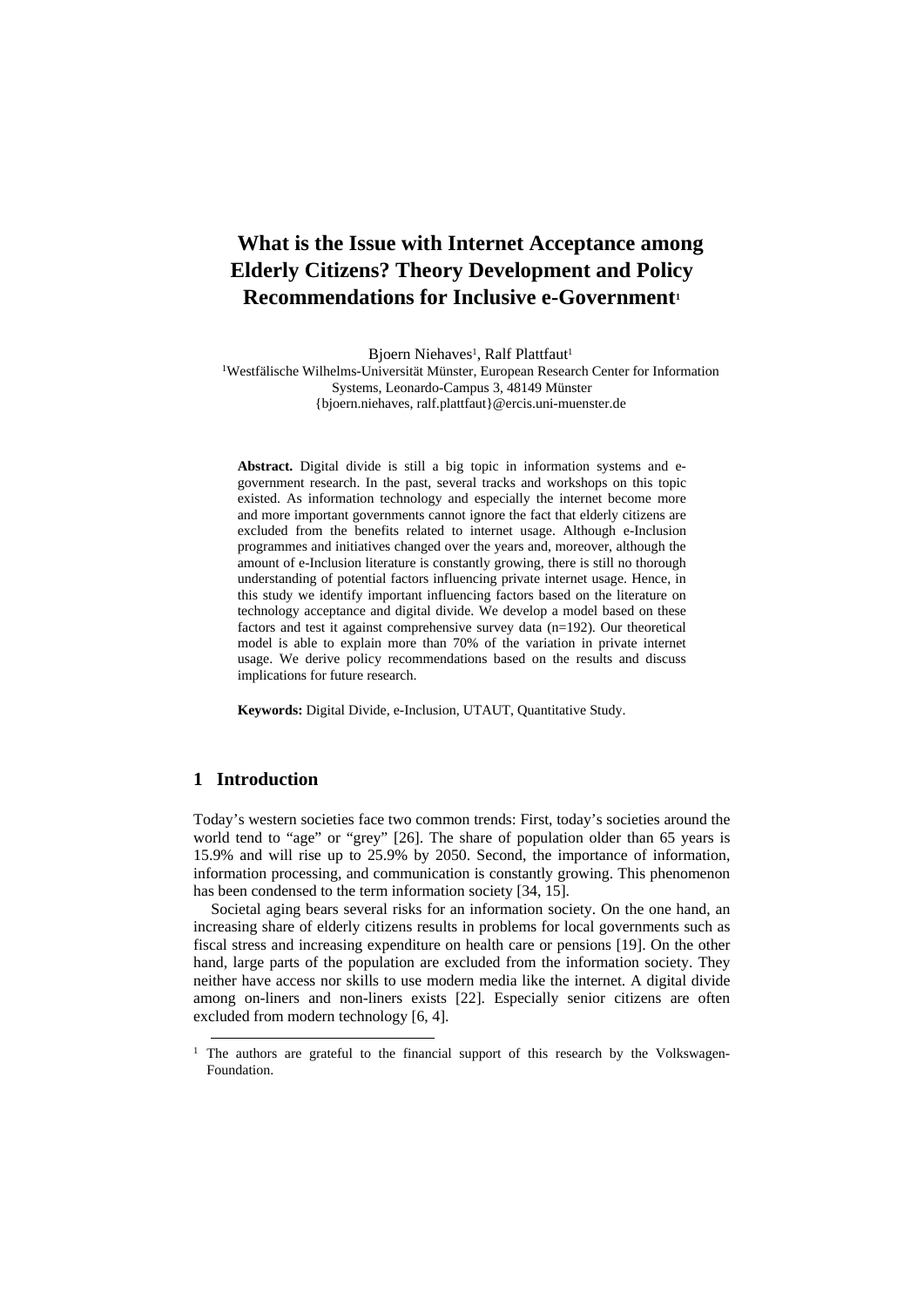However, governments want to make use of the growing importance of ICT. Especially local authorities can enhance the effectiveness and efficiency of their processes and organisational structure using ICT and, by this, lever their productivity to a new level (electronic or transformation government [31]). Moreover, government agencies can provide their services "online" and support them by means of ICT. However, in a digitally divided world the non-liners are excluded from the benefits of ICT supported governmental services. The European Union recognised both the importance of ICT and the existence of a digital divide. Therefore, the ministers of the member states of the EU called for an inclusive information society and declared to focus on multiple goals to reach this aim [21]. This was also captured by the cabinet office of the United Kingdom which called for tackling "overall issues of digital inclusion" [9] and works "towards achieving equitable access to new technology and remove the barriers to take-up" [10]. Both define electronic inclusion (e-inclusion) as an integral part of (especially local) governmental policies.

Projects to bridge the digital divide have a long history. First generation projects included grants to provide more senior citizens with computers [16], free internet access at local libraries or comparable centres, as well as internet courses specially designed for elderly people [32]. However, technology acceptance research suggests several other barriers that could be tackled by governmental e-inclusion projects. The Unified Theory of Acceptance and Use of Technology (UTAUT) suggests that next to Effort Expectancy, which is tackled by internet courses, and Facilitating Conditions, which are (among others) established through the provision of access, Performance Expectancy and the social milieu play an important role in explaining usage behaviour. Hence, it is doubtable whether the mere provision of computer courses or free internet access are sufficient to reach an inclusive information society. Moreover, there is the possibility that the group of non-liners is fragmented and that different measures should be established for different groups. Hence, this study aims at clarifying the following research questions:

RQ1 How can we explain the private internet usage and non-usage of senior citizens?

RQ2 What are important factors for senior citizens' usage and non-usage of the internet?

RQ3 Does an extension of UTAUT using more moderating variables from the digital divide literature provide a benefit in explaining private internet usage among the elderly?

RQ4 What can practitioners learn from a more comprehensive view on senior citizens' internet usage?

To answer this question, we quantitatively study the citizens of age 50 or higher in a medium-sized city in Western Europe. We created a questionnaire based on the theoretical background of the UTAUT [47] and the Digital Divide literature [48, 45, 2, 5]. This questionnaire was handed out to more than 3,000 randomly chosen inhabitants. In sum, we received 192 questionnaires from respondents aged 50 or higher. For data analysis, we use the partial least squares (PLS) method [35].The paper is structured as follows. In the next section, we will present some theoretical background. Afterwards, we will develop our research model based on the UTAUT and Digital Divide literature. In section four, we will present our research methodology in detail. The results are presented in section five. We will discuss them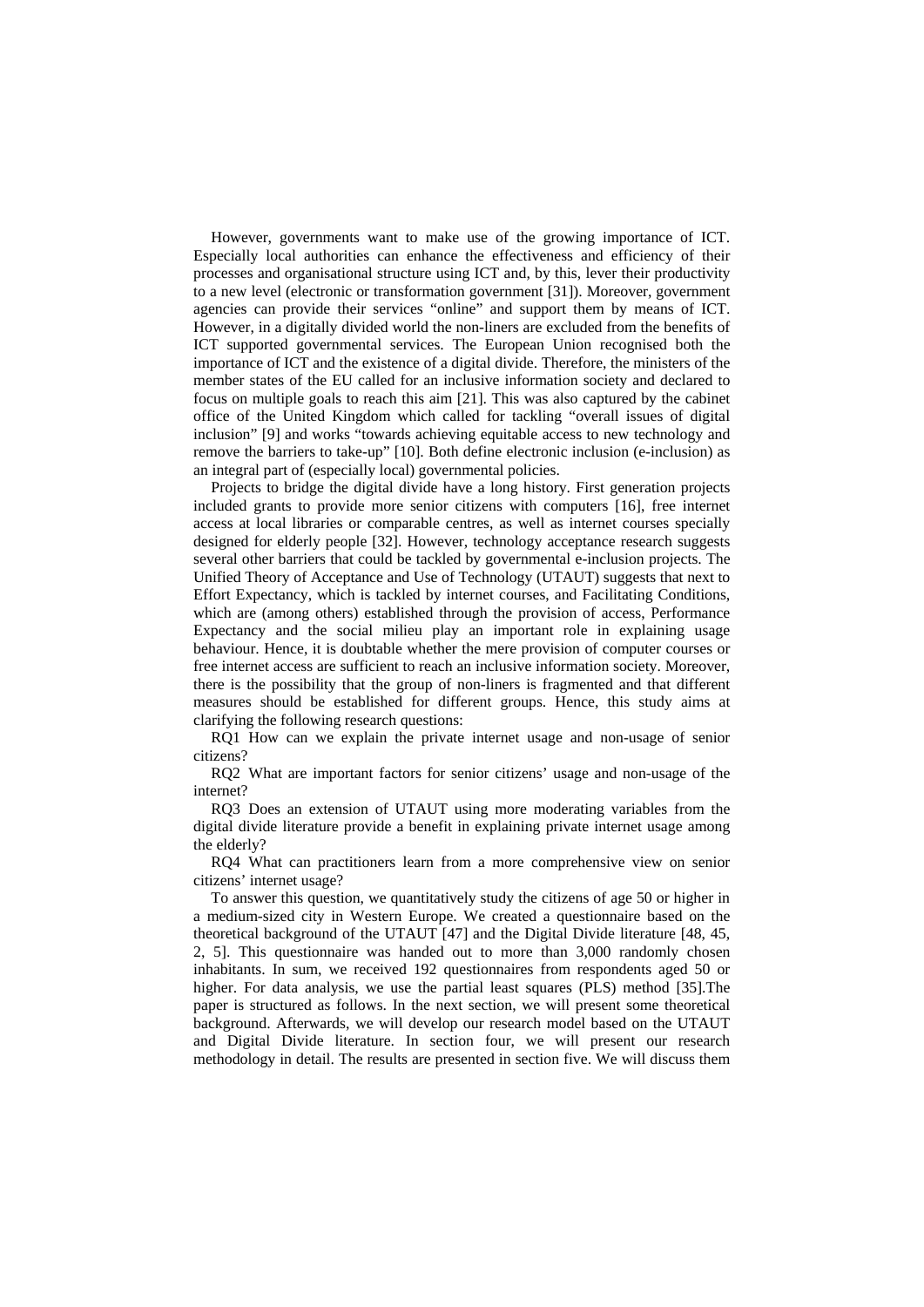in terms of relevance for theory and practice in section six. The last section is concerned with limitations, conclusions, and future research.

## **2 Theoretical Background**

E- and T-government have been established as a main concept in government change processes and integrates technical, social, and organisational themes [31, 42]. Being ready to change and improve has become a necessity for public administrations in order to cope with increased demands in a complex change environment. Exploitation of benefits realised by electronic government (e-government) is the essential part of this strategy. Being part of this agenda, in its transformation government implementation plan, the Cabinet Office [10, page 4] acknowledges that the exploitation of the full potential of electronic service delivery includes making wider use of online provision in order to make services more accessible to the public (see for instance, online centres [9, 36]). However, research discusses age-related factors and demographic trends that might counteract these efforts. Societal aging is a major demographic trend in industrialised societies. Hauser & Duncan [28, p2] define demography as "the study of the size, territorial distribution, and composition of population, changes therein, and the components of such changes, which may be identified as natality, mortality, territorial movement (migration), and social mobility (change of status)." Three major factors constitute the development of demography: a) fertility, b) mortality, and c) migration. In this context, especially fertility and mortality have undergone significant changes in most industrialised countries over the last decades. On the one hand, fertility has been declining due to, for instance, changed life models or family planning [38]. On the other hand, regarding mortality, life expectancy has increased substantially because of, e.g., improved medical care. For instance, between 1995 and 2003, life expectancy at birth in European countries, now being 78 years on average for men and 83 for women, went up by an average of 3 months each year for men and 2 months for women [17]. As a consequence, societal aging (synonym: population aging) has established itself as a long-term trend that will continue for generations to come. Demographic projections indicate that the group of 65 years and older will continue to constitute a growing share of population. For instance, at present, 14 of the world's 15 "oldest" countries in terms of percentage of people aged 65 or older, are in Europe, while Japan heads this ranking [40]. In 2050, for the European Union (EU) the population share of those aged 65 and more is projected to increase to 29.9% and for Japan to 39.6%. Similarly, in the United States (USA) and Canada, the population share of those aged 65 and more, is estimated to increase to 21% and 23.7% respectively. While the demographic trend of societal aging is particularly distinct in more developed nations, less and least developed nations also share this general tendency.

Societal aging poses challenges to the development of t-government and einclusion strategies. One of these challenges is the (here: age-related) digital divide [45, 2, 5, 3], in this context understood as an emerging polarisation phenomenon in society, creating a gap between those who do have access to and use the potentialities of ICTs, and those who do not [18]. The demographic gap refers, amongst others, to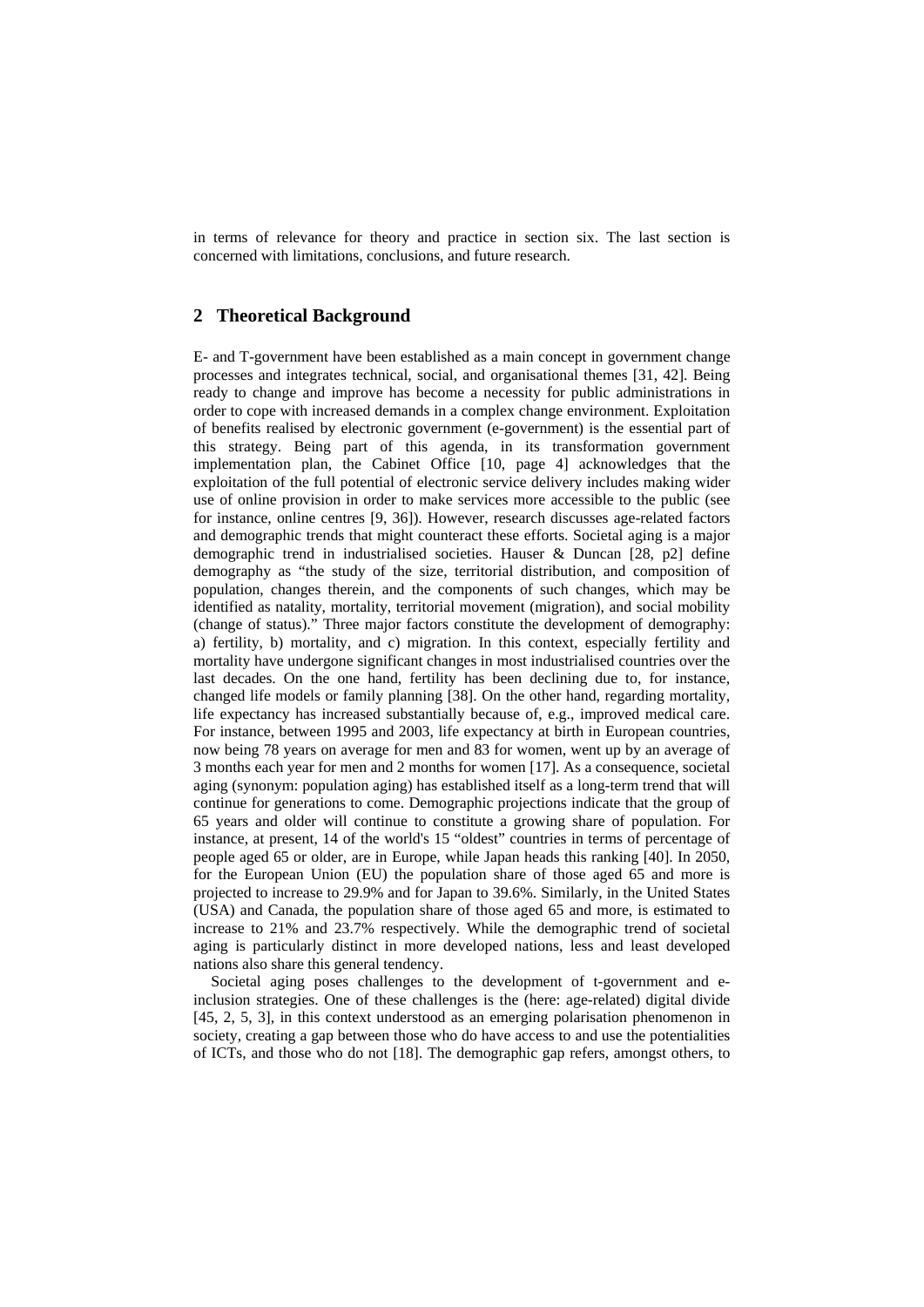the fact that senior people often do not use ICT on a regular basis [6, 39, 5]. The reasons for this gap results from a multitude of challenges which senior people often face. These include for instance isolation, physical disabilities, or low retirement pension [33]. Disabilities can debar people from actively using information technology. For the usage of online services the most important disabilities to consider are visual handicaps, cognitive defects and limitations of motor skills. Geographical differences refer to gaps in ICT usage between different regions. Socioeconomic gaps include differences in occupation, income and education whereas ethnical and cultural gaps identify barriers in the ICT usage of migrants and ethnical minorities. Here, e-inclusion focuses on the elimination of these barriers for the use of ICT. The declaration of Riga gives the following definition of E-inclusion: "'eInclusion' means both inclusive ICT and the use of ICT to achieve wider inclusion objectives. It focuses on participation of all individuals and communities in all aspects of the information society. E-inclusion policy, therefore, aims at reducing gaps in ICT usage and promoting the use of ICT to overcome exclusion, and improve economic performance, employment opportunities, quality of life, social participation and cohesion." [21, p. 1] The main focus of e-inclusion is on creating accessible services over ICT. This effort can be divided into accessibility and usability aspects [33]. Accessibility means the possibility for handicapped people to access the relevant service (e.g. Braille support). Usability focuses on the user-friendliness of a webservice (e.g. easy discovery and fast navigation within a website [20]).

# **3 Research Model**

Against the background of our research objective, our research model is informed by two streams of research: acceptance and use of technology as well as digital divide research. As for research on acceptance and use of technology, Venkatesh et al. [47] undertake a comprehensive comparison of theories in this field in order to develop their UTAUT. The authors provide evidence that, for the case of information technology acceptance, their model shows best explanatory power, comparing with, for instance, the theory of reasoned action [24, 23], the technology acceptance model [13], or the theory of planned behaviour [43]. Therefore, we will apply UTAUT for explaining behavioural intention towards personal use of the internet (BI) as well as for explaining use behaviour regarding personal internal usage (USE). Here, Venkatesh et al. [47] provide evidence for the influence of the following independent variables: Performance Expectancy (PE), Effort Expectancy (EE), Social Influence (SI), and Facilitating Conditions (FC). As for the representation of the digital divide perspective, four additional variables were included in our model: education [45,2,5], gender [27,7,2,5], income [48,7,2,5], and migration background [2,5]. Here, we argue – in line with other studies – that these factors moderate the relationships described in the original UTAUT model.<sup>2</sup>

<sup>&</sup>lt;sup>2</sup> Please contact the author for information on the constructs, questions, measures, and their roots.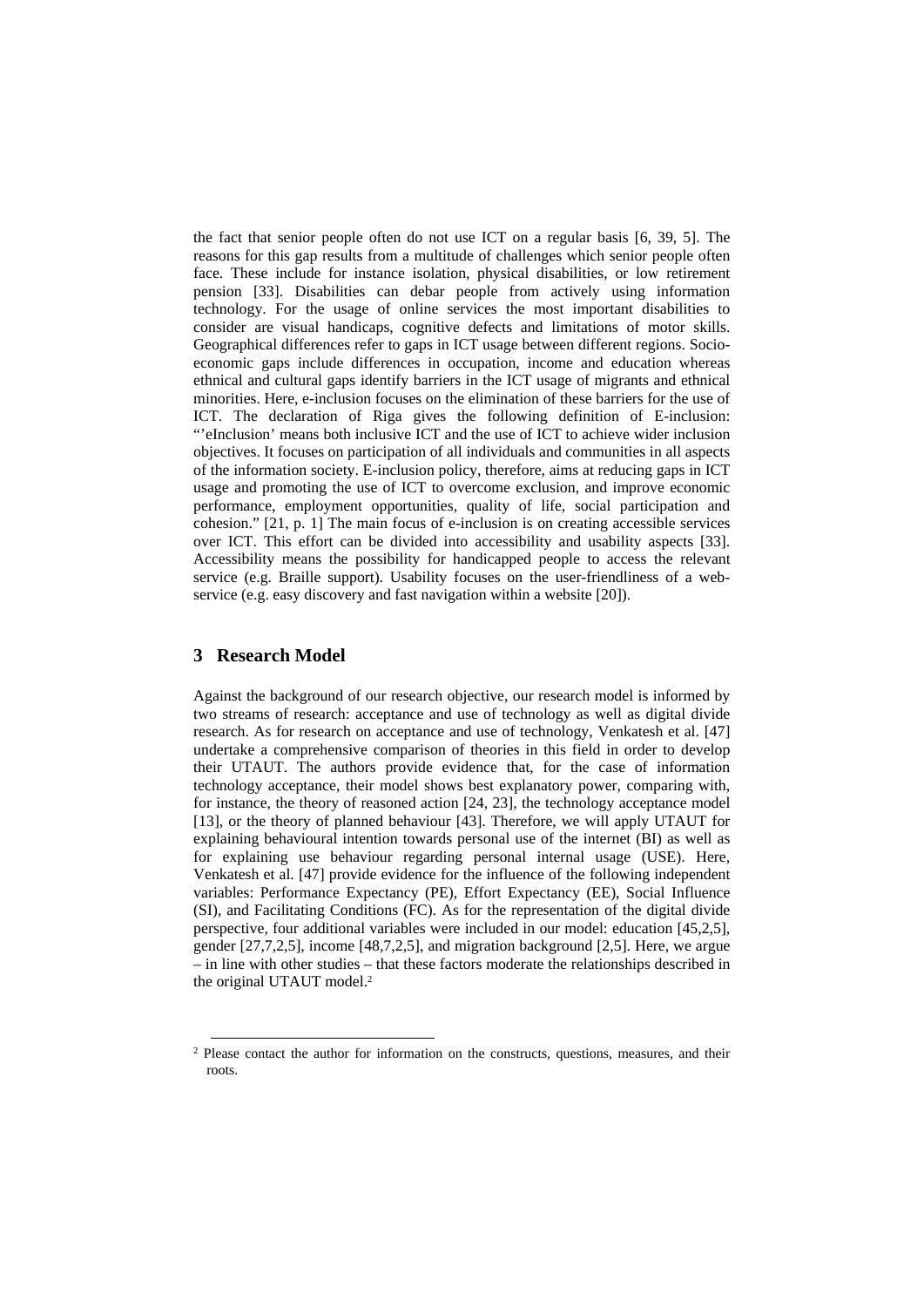According to studies of technology acceptance, specifically UTAUT, and taking into account digital divide research, we formulate the following hypotheses in order to explain behavioural intention towards personal use of the internet:

1) On the influence of Performance Expectancy:

*H1a: Performance Expectancy will positively influence Behavioural Intention.* 

*H1b: The influence of Performance Expectancy on Behavioural Intention will be moderated by education, gender, income, and migration background (digital divide variables).* 

2) On the influence of Effort Expectancy:

- *H2a: Effort Expectancy will positively influence Behavioural Intention.*
- *H2b: The influence of Effort Expectancy on Behavioural Intention will be moderated by education, gender, income, and migration background (digital divide variables).*

3) On the influence of Social Influence:

*H3a: Social Influence will positively influence Behavioural Intention.* 

*H3b: The influence of Social Influence on Behavioural Intention will be moderated by education, gender, income, and migration background (digital divide variables).* 

As for the explanation of internet personal use behaviour we formulate the following hypotheses based on Venkatesh et al. [47] as well as digital divide research:

4) On the influence of Behavioural Intention:

*H4: Behavioural Intention will positively influence Use Behaviour.* 

5) On the influence of Facilitating Conditions:

- *H5a: Facilitating Conditions will positively influence Use Behaviour.*
- *H5b: The influence of Facilitating Conditions on Use Behavioural will be moderated by education, gender, income, and migration background (digital divide variables).*

We assume that the original UTAUT has significant power to explain variations in behavioural intention towards personal internet use and in use behaviour. Moreover, we assume that taking into account insights from digital divide research, specifically variables such as education, gender, income, and migration background, will further increase the explanatory power of the model. We thus seek to apply UTAUT for studying personal internet usage and to extend the model by integrating insights from digital divide research.

#### **4 Research Methodology**

Data collection phase. Before the data collection phase, we constructed a questionnaire according to the research model presented above. Here, we applied well established constructs and items for measurement. Also, we conducted a pilot study with 7 respondents for the purpose of questionnaire validation. It led to positive feedback and did not result in any changes in the set of questions, items, or constructs. The questionnaire was used to gather data within a medium-sized city located in Europe between September and October 2009. We employed a multi-channel strategy to reach the respondents: We contacted 100 people via phone and 1500 via mail (both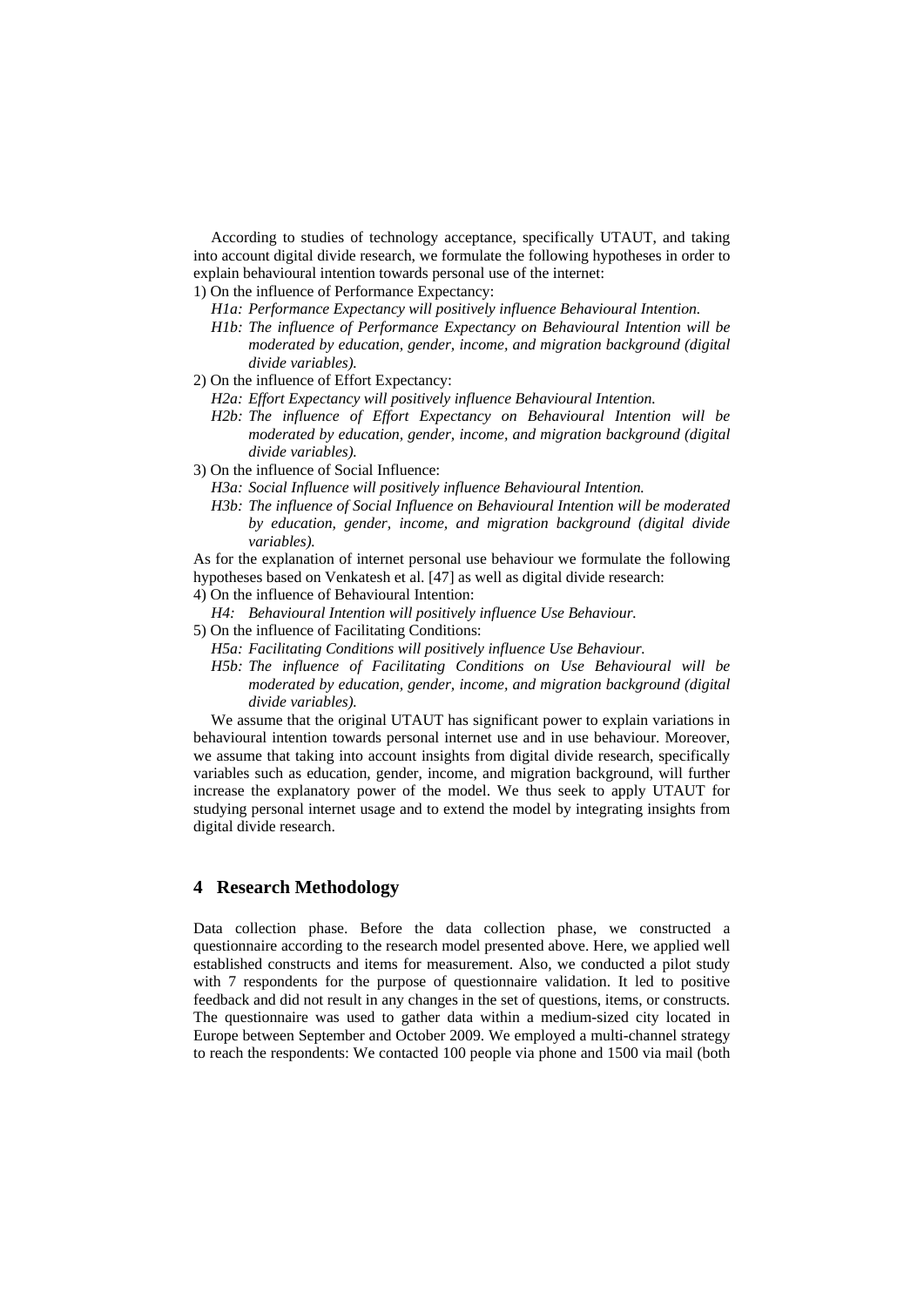randomly chosen). Moreover, we placed additional 1,500 questionnaires at the cities' town-hall and local libraries. Potential respondents were assured of the confidentiality of their responses. Furthermore, we raffled three material prizes among all respondents. Thanks to an active involvement of the mayor our study found good coverage in the local media. Thus, we received 518 questionnaires (192 from respondents of age 50 or higher). An additional non-response analysis did not reveal any biases.

Data analysis phase. The structured data was first analysed using SPSS 17.0.0. Here, we selected only data records from respondents of age 50 or higher (senior citizens) which led to 192 cases. To further analyse our dataset, we employed the partial least squares (PLS) path modelling algorithm as it is suitable for data sets with lower than 200 cases [35, 38]. The software package to support this was SmartPLS [41]. Except internet usage (formative measurement), all constructs were modelled using reflective indicators (cf. [47]; for a detailed discussion on formative versus reflective indicators, cf. [14]). The data used incorporates some missing values (Average of 2 per case). These missing values were treated using the mean replacement algorithm [1]. In the analysis phase we compared two different models, one without moderating effects and one with moderation through variables from the digital divide knowledge base. This data analysis procedure allows us to evaluate the above stated hypotheses.

Sample Demographics. Our sample consists of data of 192 senior citizens. The mean age of the respondents was slightly above 62. They spent on average 11.6 years in school or university which proves a decent education. Concerning gender, our sample is almost equally distributed (51.56% were female). The income variable shows the most missing values (52). However, we can observe quite high incomes for the sample population (Table 1). Moreover, sample demographics show that the number of people with migration background is rather low. 98% of the respondents have the citizenship of the country studied and 97% are native speakers of the corresponding language. Hence, it is quite difficult to analyse any results related to migration background.

| <b>Ouestion</b>                                                                                                                 | N   | Min      | <b>Max</b> | Mean    | Std. Dev. |
|---------------------------------------------------------------------------------------------------------------------------------|-----|----------|------------|---------|-----------|
| AGE (in years)                                                                                                                  | 192 | 50.00    | 83,00      | 62,3385 | 8.41371   |
| EDU (in years of education)                                                                                                     | 180 | $\Omega$ | 20         | 11.63   | 3.853     |
| INC (0 = less than 1000 $\in$<br>1 = between 1000€ and 2000€<br>2 = between 2000€ and 3000€<br>$3 =$ more than 3000 $\bigoplus$ | 140 |          |            | 1,83    | .952      |

**Table 1.** Demographics of the analysed sample

## **5 Results**

We will present our results derived using the above mentioned methodology in a three-stepped approach. First, we will study the validity of our constructs (outer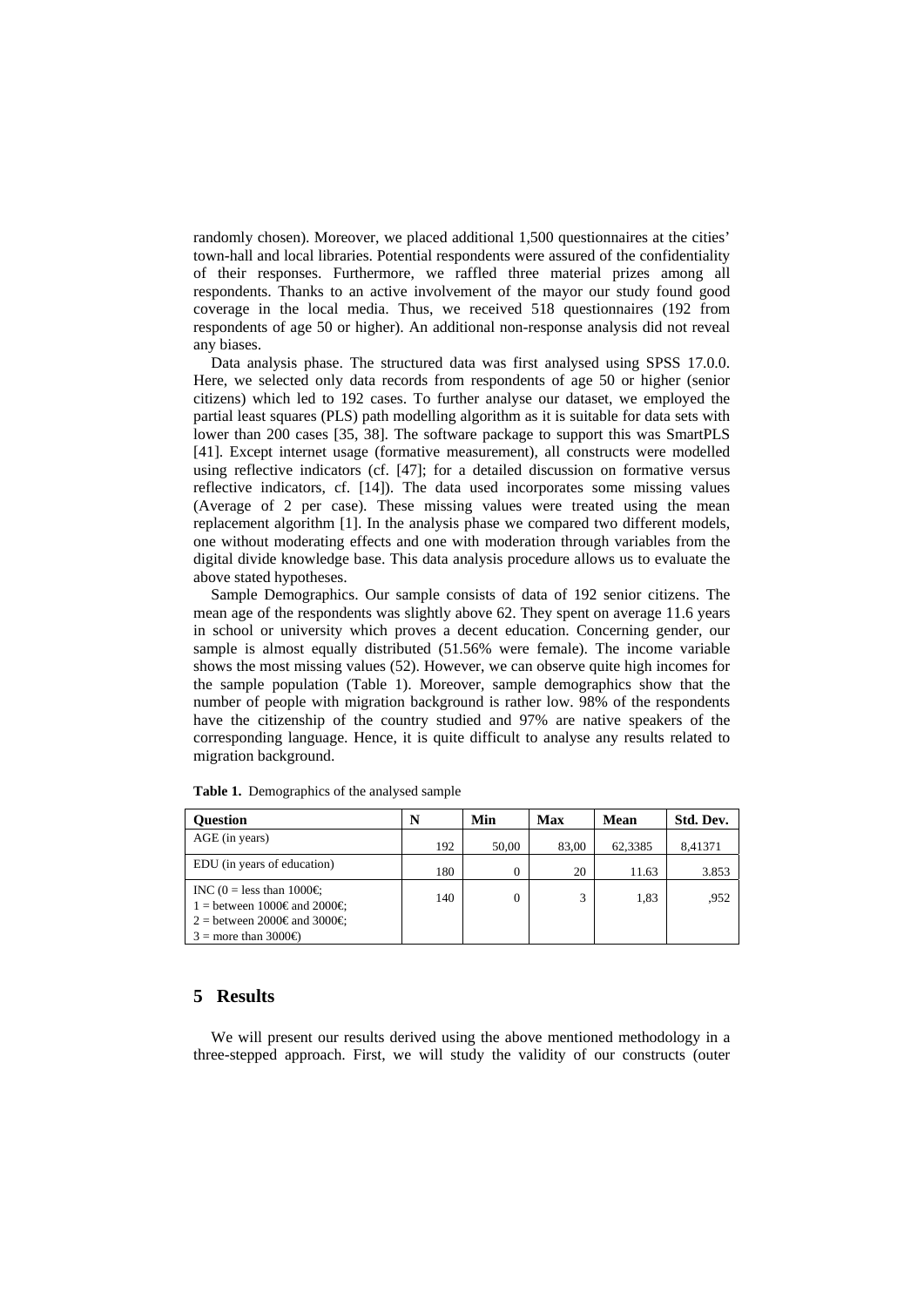model) using standardised measures [7,46,47]. Second, we will present the inner model: the paths and their coefficients in both models (with and without moderating digital divide variables). Third, we will present and compare the coefficient of determination of both models.

Outer Model. We measured the internal consistency reliability (ICR) of all latent variables using Cronbach's Alpha. Generally, an ICR above .9 is considered as excellent, one between .7 and .9 as high, one between .5 and .7 as moderately high, and one between .5 as low [30]. The reliabilities in the presented study are comparably high, only social influence is in the high moderate area. The high ICRs show that the items measure the corresponding construct. All correlations between the constructs were lower than the square roots of the shared variance between the constructs and their measures in every case. According to Fornell and Larker [25] this supports convergent and discriminant validity.<sup>3</sup> We employed a bootstrapping method (500 iterations) using randomly selected sub-samples to the significance of our PLS model. Analysing the item loadings, we could generally observe that our latent variables are measured by the corresponding items. All items except PE4 and FC4 have comparably high item loadings (Table 2). However, analysing the average variance extracted in all cases shows that our constructs can be considered valid [30].

| LV                                                                                      | <b>Item</b>     | Loading    | LV         | <b>Item</b>        | Loading  |
|-----------------------------------------------------------------------------------------|-----------------|------------|------------|--------------------|----------|
| E                                                                                       | PE1             | $.8910***$ |            | BI1                | .9301*** |
|                                                                                         | PE <sub>2</sub> | .8190***   | Ы          | BI2                | .8323*** |
|                                                                                         | PE3             | .7681***   |            | BI3                | .9235*** |
|                                                                                         | PE4             | .3629***   |            | USE01INFO          | .5894    |
| E                                                                                       | EE1             | $.8473***$ |            | USE02COMM          | .2515    |
|                                                                                         | EE <sub>2</sub> | .8244***   |            | <b>USE03BUSI</b>   | .1113    |
|                                                                                         | EE3             | $.8142***$ |            | <b>USE04BANK</b>   | .1475    |
|                                                                                         | EE4             | .7042***   |            | USE05HEAL          | .0582    |
| 5                                                                                       | SI1             | $.6820***$ | <b>USE</b> | <b>USE06TOUR</b>   | .0829    |
|                                                                                         | SI <sub>2</sub> | .5839***   |            | USE07GOVE          | .0556    |
|                                                                                         | SI <sub>3</sub> | .5977***   |            | USE08EDUC          | .0217    |
|                                                                                         | SI <sub>4</sub> | .7666***   |            | USE09SOCI          | .0147    |
| $_{\rm FC}$                                                                             | FC1             | .8779***   |            | USE10GAME          | $-.0678$ |
|                                                                                         | FC <sub>2</sub> | .8835***   |            | USE PRI MINPERW    | .0744    |
|                                                                                         | FC3             | .8887***   | MIG        | LANGUAGE           | .9507*** |
|                                                                                         | FC4             | $.2518*$   |            | <b>NATIONALITY</b> | .9530*** |
| a) USE was measured in a formative way, therefore we present the corresponding weights. |                 |            |            |                    |          |
| b) Education, Income, and Gender were measured with one variable.                       |                 |            |            |                    |          |

**Table 2.** Item Loadings (with moderator effect – significance of items is stable)

Inner Model. In the first model without moderator effects (UTAUT), all paths have to be proven significant using the bootstrapping method (Table 3). We observed a high influence of Performance Expectancy on Behavioural Intention and of Behavioural Intention on USE. The other path coefficients are comparably low.

<sup>&</sup>lt;sup>3</sup> Data for the measurement model estimation can be found in the Appendix for review purposes only.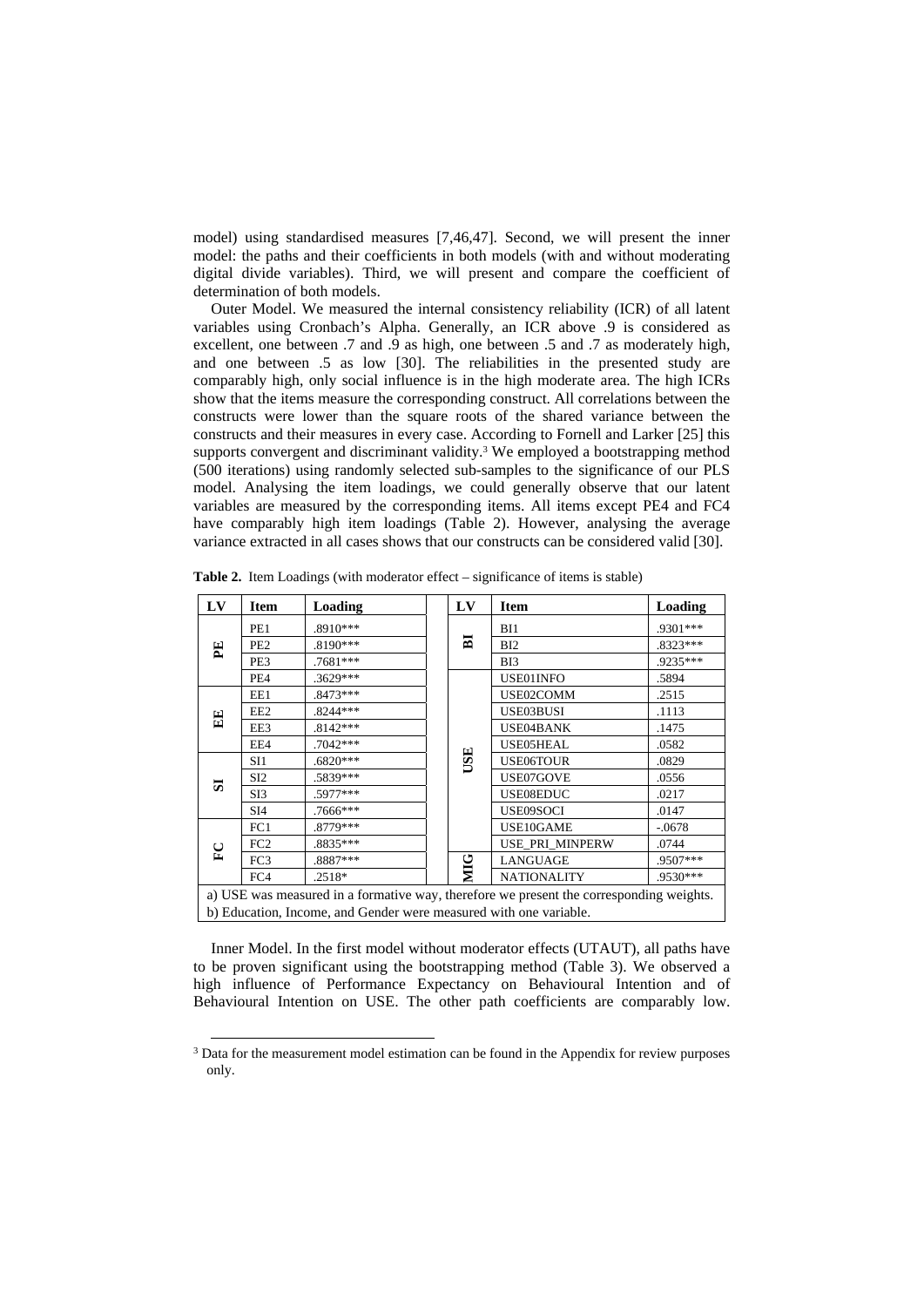However, as the analysis suggests that every considered path is correct, we did not drop any for the second model with moderator effects.

In the second model (UTAUT and digital divide variables), several relationships were moderated by education, gender, income, and migration background. By this, 16 interaction terms were added to the analysis. The moderator variable migration background was added; however, as the sample population shows almost no migration background the related results are not interpretable. Bootstrapping suggests that only a minority of all paths used is significant. This is due to the high amount of moderating constructs in the model and can be ignored [47]. However, some path coefficients are high and will be further analysed in the discussion section.

| <b>Dependent Variable: BI</b> |                                 |                             | <b>Dependent Variable: USE</b> |                                 |                             |  |
|-------------------------------|---------------------------------|-----------------------------|--------------------------------|---------------------------------|-----------------------------|--|
|                               | without<br>moderator<br>effects | with<br>moderator<br>effect |                                | without<br>moderator<br>effects | with<br>moderator<br>effect |  |
| R <sup>2</sup>                | .5181                           | .6378                       | $R^2$                          | .7120                           | .7440                       |  |
| PE                            | .4651***                        | .0867                       | BI                             | .7065***                        | $.6469***$                  |  |
| EE                            | $.2106**$                       | .3892                       | FC                             | .1770**                         | .1274                       |  |
| SI                            | .1947***                        | .2223                       | <b>EDU</b>                     |                                 | $-.0243$                    |  |
| <b>EDU</b>                    |                                 | $-.2678*$                   | <b>GEN</b>                     |                                 | $-.2206$                    |  |
| <b>GEN</b>                    |                                 | .1682                       | <b>INC</b>                     |                                 | .0320                       |  |
| <b>INC</b>                    |                                 | $-.0519$                    | <b>MIG</b>                     |                                 | $-.0679$                    |  |
| <b>MIG</b>                    |                                 | $-.0741$                    | FC*EDU                         |                                 | .1265                       |  |
| PE*EDU                        |                                 | $.6236*$                    | FC*GEN                         |                                 | .3307*                      |  |
| PE*GEN                        |                                 | $-.0502$                    | FC*INC                         |                                 | .0471                       |  |
| PE*INC                        |                                 | .0394                       | FC*MIG                         |                                 | $-.1191$                    |  |
| PE*MIG                        |                                 | .0989                       |                                |                                 |                             |  |
| EE*EDU                        |                                 | $-.2068$                    |                                |                                 |                             |  |
| EE*GEN                        |                                 | .1472                       |                                |                                 |                             |  |
| EE*INC                        |                                 | .0536                       |                                |                                 |                             |  |
| EE*MIG                        |                                 | $-.1460$                    |                                |                                 |                             |  |
| SI*EDU                        |                                 | .1354                       |                                |                                 |                             |  |
| SI*GEN                        |                                 | $-1956$                     |                                |                                 |                             |  |
| SI*INC                        |                                 | $-.0600$                    |                                |                                 |                             |  |
| SI*MIG                        |                                 | $-.0736$                    |                                |                                 |                             |  |

**Table 3.** Path Coefficients

Coefficient of Determination. The coefficient of determination (R²) is defined as the proportion of variability in the data explained by the statistical model (and not by random error terms or not included constructs). The original UTAUT achieved an R² for BI between .51 and .77 and for USE between .41 and .52 [47]. Our analysis already shows a high coefficient of determination of .5181 for BI and .7120 for USE in the first model without moderating effects. In the second case with moderating effects we can even observe higher R²-Values for both BI (.6378) and USE (.7440). Thus, the model combining UTAUT and Digital Divide is able to explain more of the variance in usage behaviour of senior citizens (Table 3).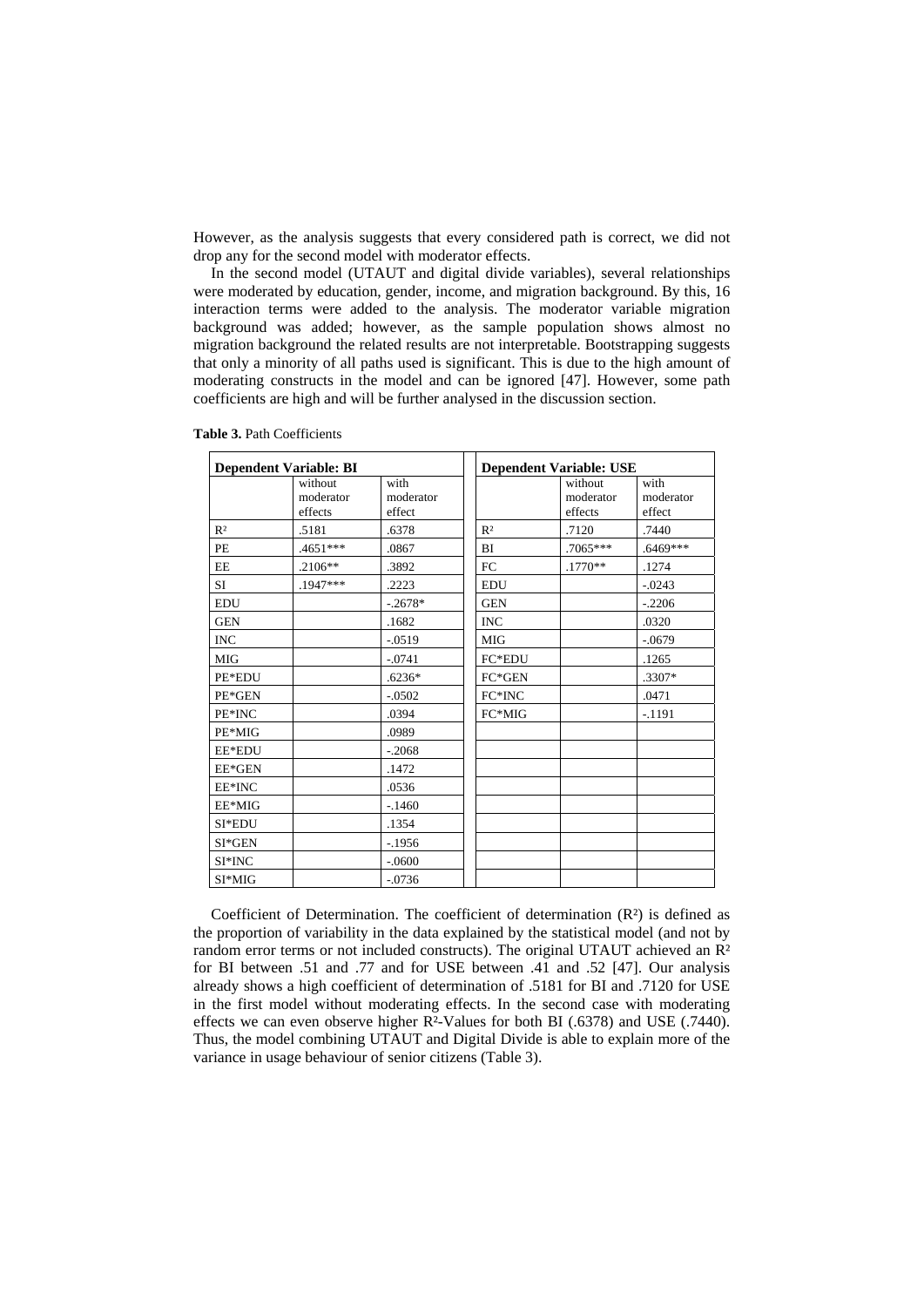# **6 Discussion**

Outer Model. As shown above, all constructs are valid which is in line with the theoretical foundation. However, the UTAUT-originating construct Social Influence has an ICR of .59. This is only considered moderately high by Hinton et al. [30]. Further theory development could try to find better fitting items, for instance by including items from the Model of Adoption of Technology in Households [8].

Inner Model and Hypotheses. The results for the paths' coefficients of the inner model can be mapped with the hypotheses mentioned in section 3. Especially the path coefficient of the moderating digital divide variables are of high interest.

- The expected performance of internet usage is the main driver for elderly citizens. With the highest path coefficient of all, performance expectancy has high influence on the internet usage. Therefore, governments aiming at an inclusive information society should evaluate their e-inclusion t-governmental strategies with special regards to raising the positive expectations of senior citizens. Thus, our analysis confirms hypothesis H1a. The influence of Performance Expectancy on Behavioural Intention is highly positive moderated by education. Especially for higher educated seniors the expected performance is a good predictor for the intention to use the internet. Other moderator variables provide only marginal powers of explanation. Hence, our analysis partially confirms hypothesis H1b.
- The influence of Effort Expectancy is overestimated. Although Effort Expectancy does significantly influence Behavioural Intention in a high positive way, it is not among the main drivers for internet usage. Apparently, Effort Expectancy is overestimated as its influence is not as high as expected. However, the analysis partially approved our hypothesis H2a. The relationship between Effort Expectancy and Behavioural Intention is moderated by education and gender. On the one hand, especially for less educated people, the expected effort is of high importance for their Behavioural Intention. On the other hand, the same fact holds true for men. The influence of other moderator variables is low. Therefore, our analysis partially validates the hypotheses H2b.
- Social factors influence Behavioural Intention. The impact of Social Influences on Behavioural Intention is comparable to the one of Effort Expectancy. Thus, hypothesis H3a can be regarded as partially confirmed. Moreover, our analysis shows that especially women are influenced by their social milieu with the path coefficient for the corresponding moderator variable at -.1956. The second moderator variable influencing the importance of social factors is education. Highly educated senior citizens are more influenced by their social setting than less educated ones. Thus, hypothesis H3b can be regarded as partially confirmed.
- The influence of Behavioural Intention on actual internet usage is high. In both models tested, the influence of the intention to use on the actual use is both high and significant. Thus, we can regard the hypothesis H4 as proven.
- Facilitating Conditions is not the main driver for internet usage. Our analysis provides evidence that the impact of Facilitating Conditions on actual usage is not as high as expected. Material access as part of facilitating conditions is neither the only nor the main driver for internet usage as the corresponding path coefficient is the lowest of all construct related path coefficients in the whole model (ad H5a).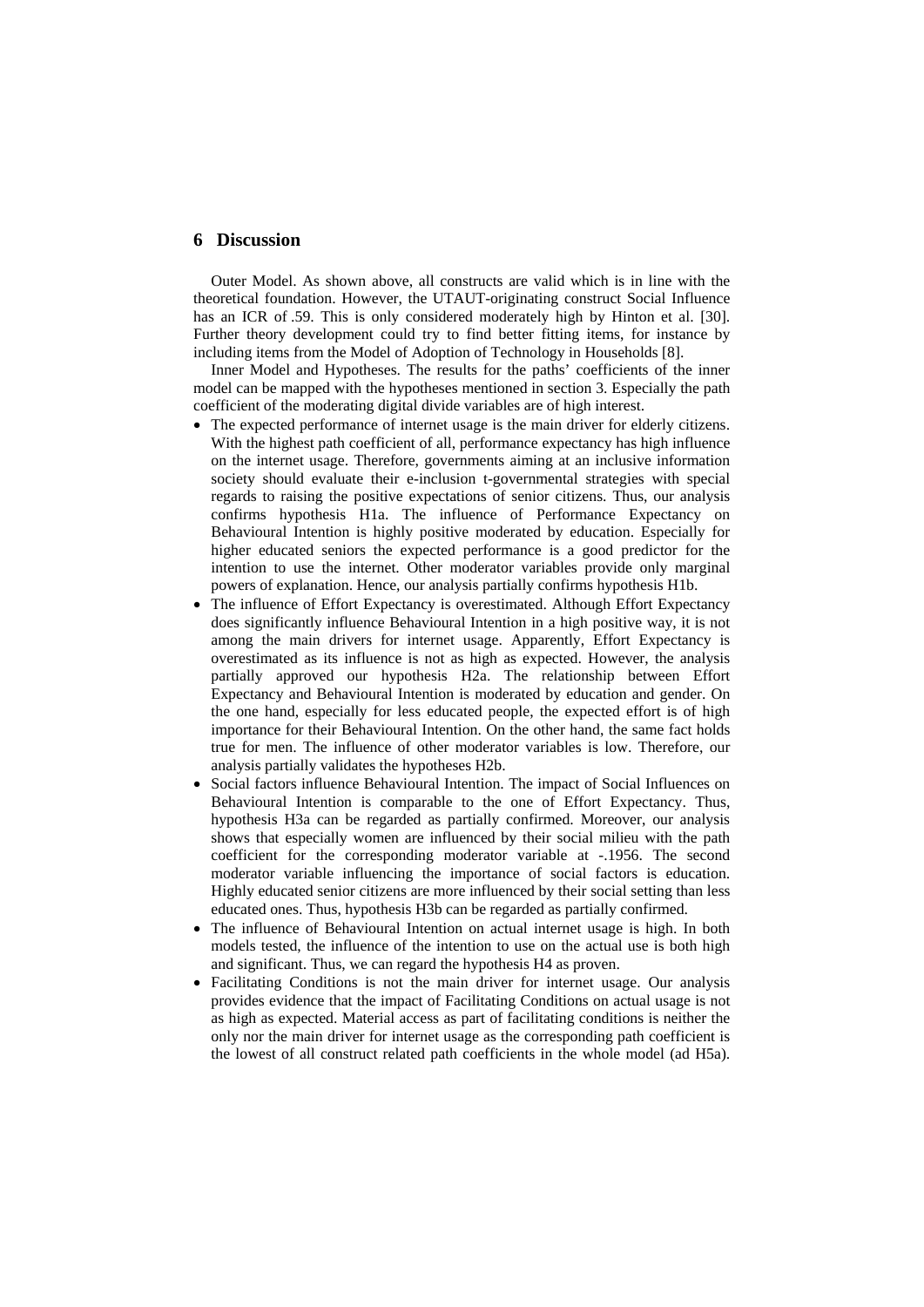However, the impact of Facilitating Conditions is highly moderated by education and gender. Apparently, especially for well educated men, facilitating conditions are crucial for internet usage.

Model Comparison. Both presented models explain the variance of private internet use significantly. Our quantitative analysis shows that the fusion of UTAUT and Digital Divide constructs provides great value in predicting both the intention to use and the use of the internet in a private manner. We can show that a model that integrates both approaches is better than a model building on the original UTAUTconstructs only. However, the UTAUT has to be proven as valuable for predicting private internet usage.

Our results bear several implications for practice. Today's local government use ICT to lever their organisation and processes to a more effective and efficient level in terms of e-government or t-government. However, to make their ICT supported governmental services accessed by everyone they need to bridge the digital divide.

- As Performance Expectancy is the main driver for behavioural intention to use the internet local authorities should think about the communication and marketing of benefits of internet usage in general and the usage of ICT supported governmental services (t-government) in special to elderly citizens. Here, especially more educated citizens can be reached.
- So far, a lot of courses to provide the right skill set to elderly citizens have been initiated or supported by local governments. However, the study shows that the influence of Effort Expectancy is comparably low. Authorities should evaluate their undertakings in terms of computer courses and especially focus on less educated persons.
- Decision makers should also think about working on the social environment of their inhabitants and, e.g. address strong disseminators enrooted in the corresponding milieu. One idea would be to train local opinion leaders to use the internet and give them the opportunity to talk about their path to becoming "experts" on the local radio.
- The silver bullet of local governments to bridge the digital divide has been to provide internet access to excluded groups. However, our study suggests that this approach is outdated: Material access as part of facilitating conditions is neither the only nor the main driver for internet usage. The corresponding path coefficient is the lowest of all construct related path coefficients in the whole model. Apparently, pure material access is not the crucial factor any more. Local authorities should therefore rethink their engagements in this direction in order to make their ICT supported services used by everyone.

## **7 Conclusion**

This paper examines influencing factors for senior citizens' use of the internet for private purposes. We present a research model and develop a corresponding questionnaire based on technology acceptance and digital divide research. Our 2009 survey yields 192 responses from senior citizens (age 50 yrs and above). The resulting dataset was analysed using PLS path modelling [41]. Our results suggest that UTAUT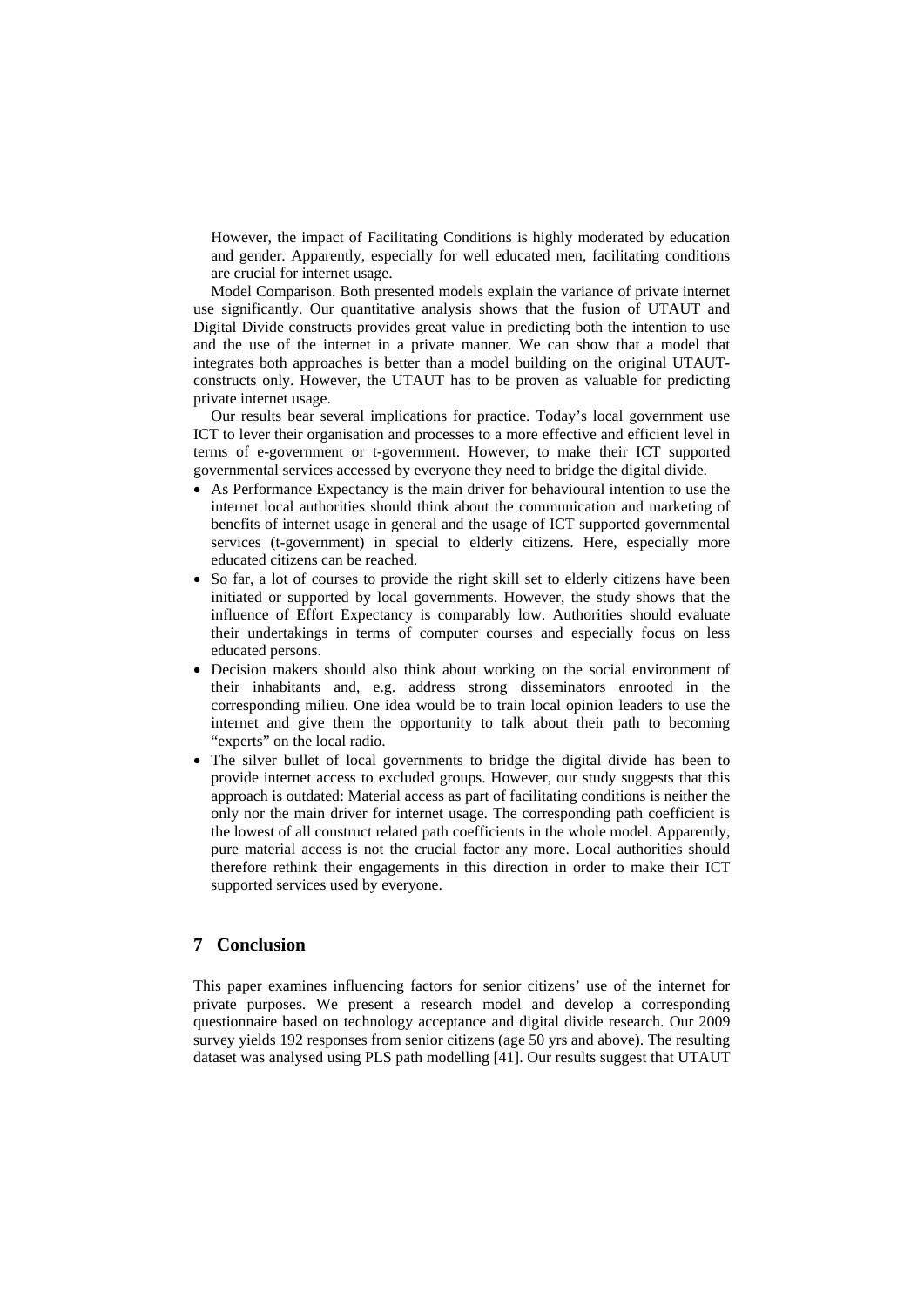is particularly useful for analysing private internet usage achieving an  $\mathbb{R}^2$  as high as .7120. We also found that the main driver for senior citizens internet usage is performance expectancy: The higher the expected performance or utility, the higher the intention to use the internet. Drawing from digital divide research, we extended the UTAUT-model by four additional variables that are hypothesised to mediate original UTAUT-relationships. Including interaction terms, we observed that e.g. especially for women the social influence through their corresponding milieu is extremely important and that men are more influenced by the facilitating conditions. All in all, our extended model is able to explain as much as 74% of the variation in internet usage and, therefore, is better than the original UTAUT model for this specific purpose. We thus provide evidence that the inclusion of digital divide constructs yields greater explanatory power than UTAUT constructs only.

However, our study is beset with certain limitations. First, the total population studied did not include many people with migration background (only 3% of the respondents). Therefore, we could not well interpret the results on the influence of this specific variable. Moreover, our study was carried out in a specific region in Western Europe. We believe that our results will, to a great extent, hold true in other settings as well. Future research could aim at testing this assumption by carrying out a comparable study in other national/social/cultural settings. In addition, longitudinal studies could show the development of private internet usage and its influencing factors among senior citizens over time and could thus be regarded another potentially fruitful avenue for future research. Other future research could cover the matching of existing local government e-inclusion projects with the given explaining variables: Which projects contribute to performance or effort expectancy, how is social influence stimulated and how can facilitating conditions be improved? Which projects address the needs of specific groups (see digital divide variables) best? Such overview, we believe, could be very valuable but does not yet exist to our knowledge. As for future theory development, we were able to explain the largest share of variance in private internet usage among senior citizens by employing nine variables, taken from technology acceptance and digital divide research. Here, we believe, further testing of influencing factors, for instance psychological variables (e.g., the Big Five, cf. [12]) could still increase explanatory power.

# **References**

- 1. Afifi, A.A. and Elashoff, R.M.: Observations in Multivariate Statistics: I. Review of the Literature. Journal of the American Statistical Association, 61(315): 595-604. (1966)
- 2. Agerwal, R. and Animesh A. and Prasad, K.: Social Interactions and the "Digital Divide": Explaining Variations in Internet Use. Information Systems Research, 20(2):277-294. (2009)
- 3. Al-Shafi, S. And Weerakkody, V.: Understanding Citizens' Behavioural Intention in the Adoption of E-Government Services in the State of Qatar. European Conference on Information Systems. Verona, Italy. (2009)
- 4. Becker, J. and Niehaves, B. and Bergener, P. and Fielenbach, K. and Räckers, M. and Weiß, B,: The Digital Divide in E-Government - A Quantitative Analysis. Proceedings of the IADIS International Conference e-Society. Algarve, Portugal, 337-344. (2008)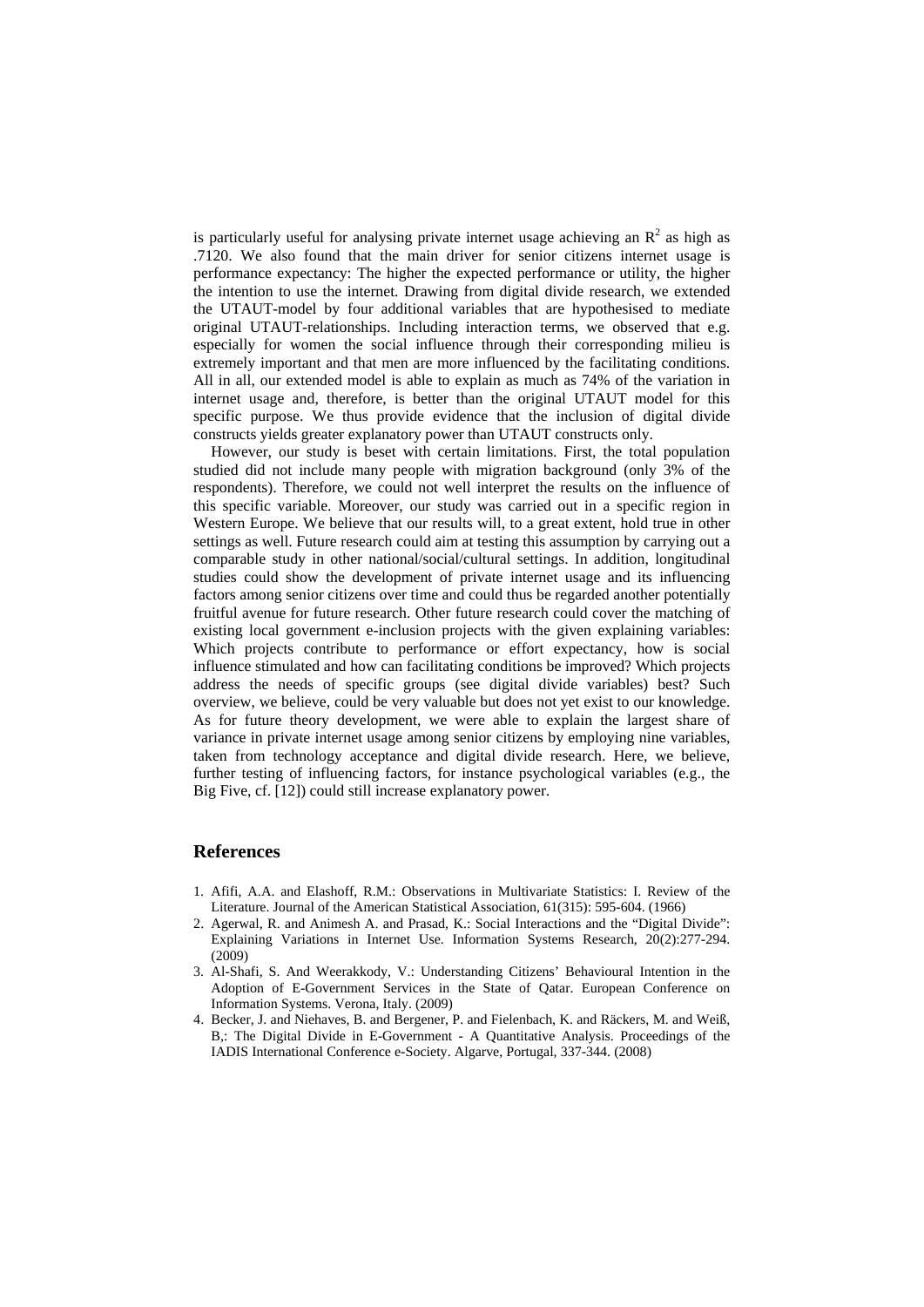- 5. Bélanger, F. and Carter, L.: The Impact Of The Digital Divide On E-Government Use. Communications of the ACM, 52(4):132-135. (2009)
- 6. Brandtweiner, R., Donat, E.: Digital Divide in Austria Any Reasons for Enthusiasm? The Case of Austria, Proceedings of the 20th Bled eConference – eMergence: Merging and Emerging Technologies, Processes and Institutions, 3-6 June, Bled Slovenia(2007)
- 7. Brown, S.A. and Venkatesh, V.: Model of Adoption of Technology in Households: A Baseline Model Test and Extension Incorporating Household Life Cycle. MIS Quarterly, 29(3): 399-426. (2005)
- 8. Brown, S.A., Venkatesh, V. and Bala, H.: Household technology Use: Integrating Household Life Cycle and the Model of Adoption of Technology in Households'. The Information Society, 22:205-218. (2006)
- 9. Cabinet Office: Transformational Government Enabled by Technology. Strategy Document. London, UK. (2005)
- 10. Cabinet Office: Transformational Government Implementation Plan. London, UK. (2006)
- 11. Compeau, D.R. and Higgins, C.A. and and Huff, S.: Social Cognitive Theory and Individual Reac- tions to Computing Technology: A Longitudinal Study. MIS Quarterly, 23(2): 145- 158. (1999).
- 12. Costa, P.T. and McCrae, R.R.: Revised NEO Personality Inventory (NEO-PI-R) and NEO Five-Factor Inventory (NEO-FFI) professional manual. Odessa, FL: Psychological Assessment Resources. (1992)
- 13. Davis, F. D.: Perceived usefulness, perceived ease of use, and user acceptance of information technology. MIS Quarterly, 13(3): 319-339. (1989)
- 14. Diamantopoulos, A. and Siguaw, J.A.A.: Formative versus Reflective Indicators in Organizational Measure Development: A Comparison and Empirical Illustration. British Journal of Management, 17(4): 263-282. (2006)
- 15. Duff, A.S. and Craig, D. and McNeill, D.A.: A note on the origins of 'information society'. Journal of Information Science, 22(5): 171-122. (1996)
- 16. Eastman, J.K. and Iyer, R.: The elderly's uses and attitudes towards the internet. Journal of Consumer Marketing, 21(3):208-220. (2004)
- 17. EHEMU: Are we living longer, healthier lives in the EU? European Health Expectancy Monitoring Unit Technical report 2, Available at http://www.hs.le.ac.uk/reves/ehemutest/pdf/techrep20507.pdf. Montpellier, France. (2005)
- 18. European Commission: eInclusion@EU: Strengthening eInclusion & eAccessibility across Europe. Analytic framework - eInclusion and eAccessibility priority issues. (2004a)
- 19. European Commission: The impact of ageing on public expenditure: projections for the EU 25 Member States on pensions, health care, long-term care, education and unemployment transfers (2004-2005), European Commission, Brussels. (2006)
- 20. European Commission: Top of the web. User Satisfaction and Usage Survey of E-Government services, Kopenhagen. (2004b)
- 21. European Union: Riga Ministerial Declaration. Available online at http://ec.europa.eu/information\_society/events/ict\_riga\_2006/doc/declaration\_riga.pdf. (2006)
- 22. Ferro, E. and Gil-Garcia, J.R. and Helbig, N.: The Digital Divide Metaphor: Understanding Paths to IT Literacy. Proceedings of the EGOV07, LNCS Vol. 4656, 265-280. (2007)
- 23. Fishbein, M. and Ajzen, I.: Belief, attitude, intention, and behaviour : An introduction to theory and research. Reading, Mass. ; Don Mills, Ontario: Addison-Wesley Pub. Co. (1975)
- 24. Fishbein, M.: Attitude and the prediction of behaviour. In M. Fishbein (Ed.), Readings in attitude theory and measurement (pp. 477-492). New York: Wiley. (1967)
- 25. Fornell, C. and Larker, D.F.: Evaluating Structural Equation Models with Unobservable Variables and Measurement Error: Algebra and Statistics. Journal of Marketing Research, 18(3): 382-388. (1981)